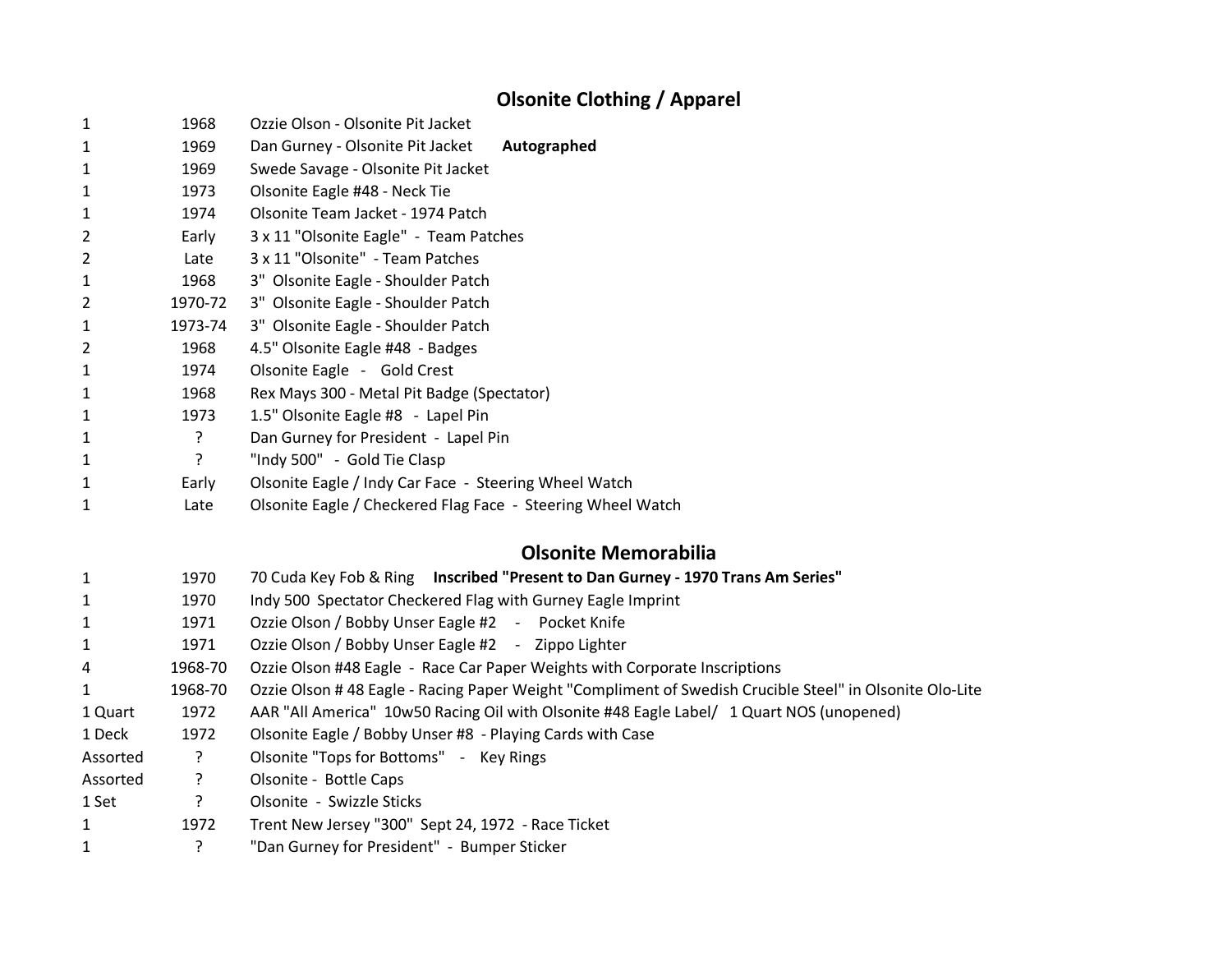| 4              | 1968 | Olsonite Eagle #48 - Promotional Decals (Chromed Version)                           |
|----------------|------|-------------------------------------------------------------------------------------|
| 3              | 1972 | Olsonite Eagle #6 - Promotional Decals                                              |
| $\overline{2}$ | 1973 | Olsonite Eagle #8 - Promotional Decals                                              |
| $\mathbf{1}$   | 1974 | Olsonite Eagle #48 - Promotional Decals                                             |
| $\mathbf{1}$   | 1968 | Dan Gurney and #48 Olsonite Eagle - Olsonite Dealer Post Card                       |
| 1              | 1970 | Dan Gurney and #48 Olsonite Eagle - Post Card                                       |
| $\mathbf{1}$   | 1970 | "Olsonite Eagle" AAR Cuda Quarter Panel Decal (NOS)                                 |
| $\mathbf{1}$   | 1972 | Bobby Unser and #6 Olsonite Eagle - Post Card                                       |
| $\mathbf{1}$   | 1973 | Lionstone Olsonite Eagle #6 - Post Card                                             |
| $\mathbf{1}$   | 1973 | Olsonite Eagle #6 - Lionstone Model Race Car Bourbon Decanter                       |
| $\mathbf{1}$   | 1974 | Olsonite Eagle #48 - Beam Model Race Car Whiskey Decanter (Sealed and Unopened)     |
| $\mathbf{1}$   | ?    | Olsonite Eagle #6 1:18 Scale Die Cast Model by Carousel                             |
| $\mathbf{1}$   | 1974 | Bobby Unser Olsonite Eagle - AMT Hobby Kit NOS/Un-opened                            |
| $\mathbf{1}$   | 1995 | Dan Gurney's Olsonite Eagle #48 - MPC 1/25 Scale Model NOS/Un-opened                |
| 1              | 2011 | Bobby Unser - Personal Recollections of Ozzie Olson on Unser Enterprises Letterhead |

## **Publications (Olsonite Related)**

| 1 | Aug-66   | Car & Driver - "Carroll Shelby, Dan Gurney and the All American Eagle"           |
|---|----------|----------------------------------------------------------------------------------|
| 1 | Jun-69   | Popular Mechanics - "Road Racing's Big, Big League" (Gurney / Olsonite McLeagle) |
| 1 | Nov-69   | Motor Trend - "Wizard of Ozzie"                                                  |
|   | Jul-70   | Popular Mechanics - "Trans AM: The Secret Word" (Gurney & Savage)                |
| 1 | Oct-70   | Car Life - "Swede Was My Co-Pilot"                                               |
| 1 | Oct-70   | Car & Driver - "SwedeGreatest Driver Within 5 years"                             |
| 1 | Nov-71   | USAC Magazine - "Bobby U - Mr. Records"                                          |
|   | $May-72$ | USAC Magazine - "Bobby Unser, Challenger No. 1" (With Ozzie Olson)               |
| 1 | Sep-74   | "Miss Olsonite" Ozzie Olson's Luxury Yacht Boating Magazine - Article            |
| 1 | Nov-76   | The Saturday Evening Post - "Ozzie Olson: Wheels within Wheels"                  |
| 1 | 1976     | Gurney's Eagles - Hard Cover                                                     |
| 1 | 1979     | The Bobby Unser Story - Hard Cover                                               |
|   |          | <b>Race Programs</b>                                                             |
| 1 | 1967     | Rex Mays 300 Nov 26, 1967 - With Inserts (Olsonite's 1st Race)                   |
|   | 1969     | Can AM / Elkhart Lake, WI Aug 29-31, 1969 - With Inserts                         |
|   | 1970     | Trans AM / Donnybrooke, MN July 4-5, 1970 - With Inserts                         |